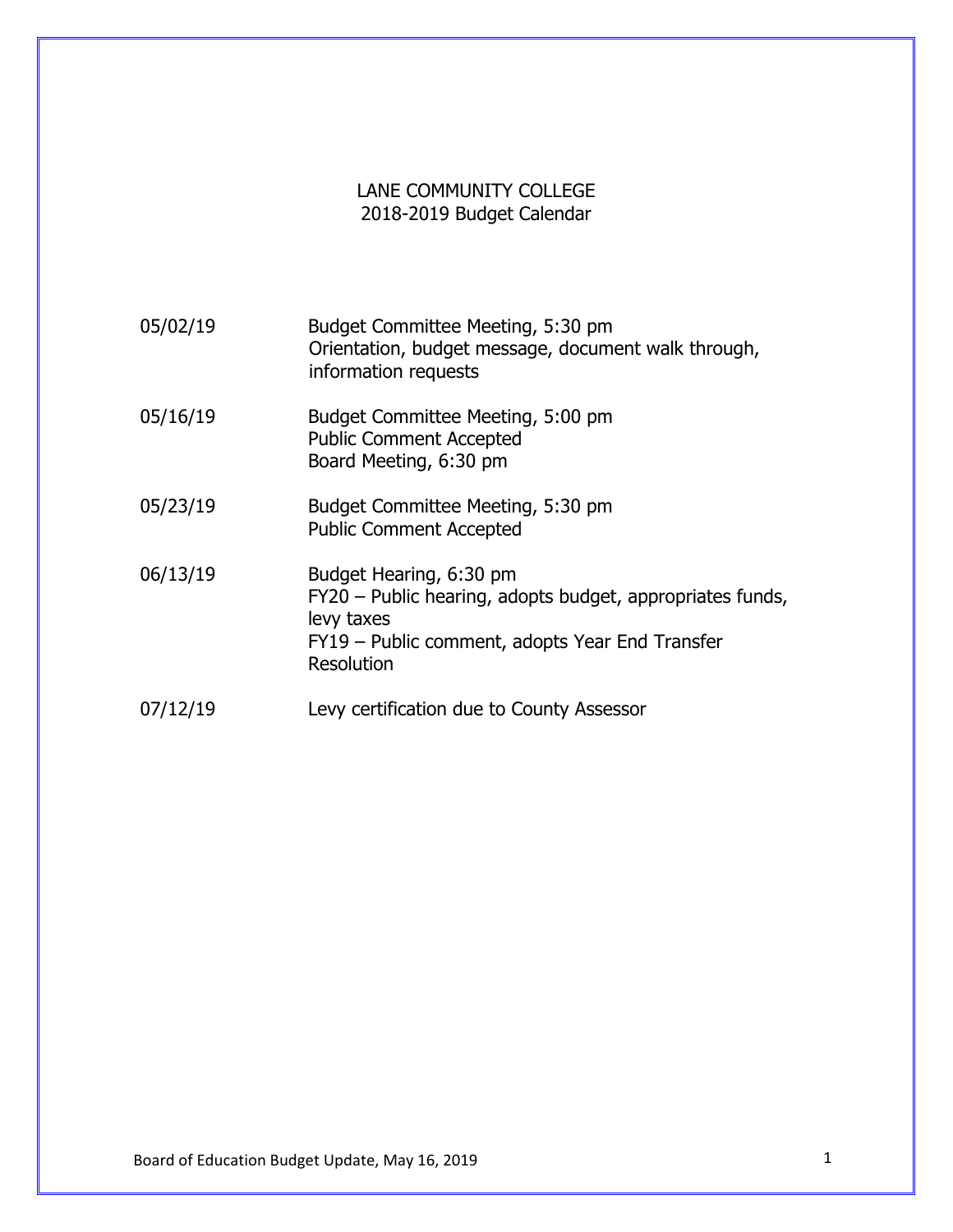| FY2018-FY2020                                    |                      | 3.14.19         | 3.14.19         |                                        |
|--------------------------------------------------|----------------------|-----------------|-----------------|----------------------------------------|
| <b>Projection Estimate</b>                       |                      | Estimate        | Estimate        |                                        |
| March 14, 2019                                   | <b>FY2018 Actual</b> | <b>FY2019</b>   | <b>FY2020</b>   |                                        |
|                                                  | Funds I & IX         | Funds I & IX    | Funds I & IX    | <b>Notes</b>                           |
|                                                  | 6.5% CR decrease     | -1.2% CR change | -0.0% CR change |                                        |
| <b>REVENUE</b>                                   |                      |                 |                 |                                        |
| Intergovernmental                                |                      |                 |                 |                                        |
| <b>State Funding</b>                             | 24,884,595           | 22,479,200      | 22,885,800      | \$590.6CCSF, 7.75% allocation          |
| <b>Property Taxes</b>                            | 19,728,801           | 20,500,000      | 21,422,500      | 4.5% increase                          |
|                                                  | 44,613,396           | 42,979,200      | 44,308,300      |                                        |
| <b>Tuition &amp; Fees</b>                        |                      |                 |                 | <b>Current enrollment levels</b>       |
| Tuition                                          | 23,208,944           | 23,871,100      | 23,871,100      | 0% tuition rate change                 |
| <b>Student Fees</b>                              | 9,365,850            | 9,233,800       | 9,233,800       |                                        |
| Other Fees & Charges                             | 1,325,861            | 1,185,000       | 1,185,000       |                                        |
|                                                  | 33,900,655           | 34,289,900      | 34,289,900      |                                        |
| <b>Other Revenue Sources</b>                     |                      |                 |                 |                                        |
| <b>Administrative Recovery</b>                   | 1,898,029            | 4,002,500       | 2,652,500       | Standard schedule                      |
| Gifts & Donations                                | 1,235,416            | 1,587,000       | 1,587,000       |                                        |
| <b>Other Revenue</b>                             | 1,211,734            | 1,370,000       | 1,245,000       |                                        |
| Sale of Goods & Services                         | 2,656,417            | 2,776,300       | 3,276,300       |                                        |
|                                                  | 7,001,596            | 9,735,800       | 8,760,800       |                                        |
| <b>Operating Transfers In</b>                    |                      |                 |                 |                                        |
| <b>Transfers In</b>                              | 2,605,257            | 1,214,100       | 1,077,100       | Standard schedule                      |
|                                                  | 2,605,257            | 1,214,100       | 1,077,100       |                                        |
|                                                  | 88,120,904           | 88,219,000      | 88,436,100      |                                        |
| <b>EXPENDITURES</b>                              |                      |                 |                 |                                        |
| Personnel                                        |                      |                 |                 |                                        |
| Personnel - Contracted                           | 35,530,159           | 35,799,800      | 37,234,900      | Current position list; 2% swirl        |
| Personnel - P/T                                  | 12,028,058           | 11,955,000      | 11,955,000      |                                        |
| <b>OPE</b>                                       | 27,037,859           | 27,132,400      | 28,373,300      | \$860K PERS reserve                    |
|                                                  | 74,596,076           | 74,887,200      | 77,563,200      | OPE Rates: 64% FT, 38% PT              |
| <b>Other Expenditures</b>                        |                      |                 |                 |                                        |
| <b>Materials &amp; Services</b>                  | 11,826,249           | 12,410,000      | 13,050,000      | Mandatory increases                    |
| Capital Outlay                                   | 798,651              | 475,000         | 860,000         |                                        |
| Goods for Resale                                 | 643,106              | 660,000         | 660,000         |                                        |
|                                                  | 13,268,006           | 13,545,000      | 14,570,000      |                                        |
| <b>Operating Transfers Out</b>                   |                      |                 |                 |                                        |
| <b>Transfers Out</b>                             | 2,500,958            | 3,638,300       | 3,604,600       | \$2.5M major maintenance               |
| <b>Enterprise Fund Subsidy</b>                   |                      |                 | 1,166,000       | Food service and Titan Store subsidies |
|                                                  | 2,500,958            | 3,638,300       | 4,770,600       |                                        |
|                                                  | 90,365,040           | 92,070,500      | 96,903,800      |                                        |
| <b>Revenue Over/Under</b><br><b>Expenditures</b> | (2, 244, 136)        | (3,851,500)     | (8,467,700)     |                                        |
|                                                  |                      |                 |                 |                                        |
| <b>Beginnning PERS Reserve</b>                   | 5,535,938            | 4,675,938       | 3,815,938       |                                        |
| <b>Ending PERS Reserve</b>                       | 4,675,938            | 3,815,938       | 2,955,938       |                                        |